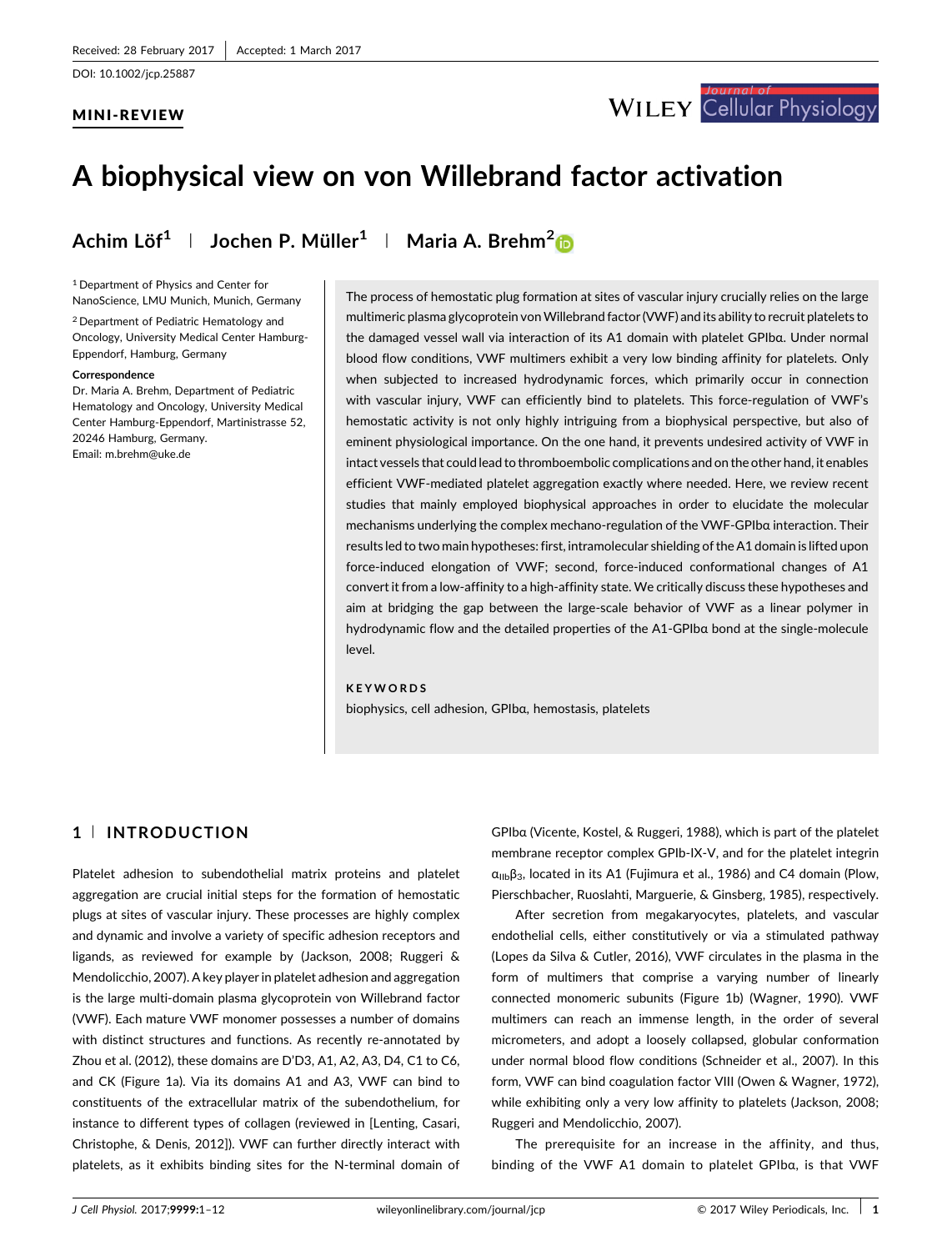<sup>2</sup> <sup>|</sup> LÖF ET AL.D'D3 domain  $\mathbf{a}$ D4 domain VWD3  $A<sub>2</sub>$  $\sqrt{\text{M}}$ DA  $c_1 | c_2 | | c_3$  $C<sub>4</sub>$  $C5|C6|$  $CK$ tii le  $\mathbf{A}$  $A3$  $GPIh\sigma$ ADAMTS13 collagen  $\alpha_{\rm in} \beta$ collager  $\sim$  $\mathbf c$  $\mathbf b$ **R** switch രി ß. **RR8**  $\alpha$  $D'D3$ linkers  $C1-C6$ disulfide CK RR<sub>1</sub>

FIGURE 1 Architecture of VWF and structure of the A1-GPIbα complex. (a) Domain annotation of a mature VWF monomer, according to (Zhou et al., [2012](#page-11-0)). The locations of binding sites for different interaction partners are indicated. (b) Schematic architecture of a VWF multimer. Multimers are built from monomers that are linearly linked head-to-head and tail-to-tail via disulfide bonds. (c) Crystal structure of the complex of the wtA1 domain with the N-terminal domain of GPIbα, shown in cartoon representation (PDB: 1SQ0, [Dumas et al., [2004\]](#page-9-0)). A1 and GPIbα are depicted in black and gray, respectively. Helices α2 and α3 of A1 (orange) and the long-range disulfide bond between A1's N- and C-termini (red) are highlighted. The image was created using VMD, v.1.9.3 ([Humphrey, Dalke, & Schulten, [1996](#page-9-0)], [http://www.ks.uiuc.](http://www.ks.uiuc.edu/Research/vmd/) [edu/Research/vmd/\)](http://www.ks.uiuc.edu/Research/vmd/)

experiences increased hydrodynamic forces (Savage, Saldívar, & Ruggeri, [1996\)](#page-10-0) due to alterations from the normal blood flow profile, in particular as a result of increased elongational flow (Sing & Alexander-Katz, [2010;](#page-10-0) Springer, [2014](#page-10-0); Zhang, Halvorsen, Zhang, Wong, & Springer, [2009\)](#page-11-0).

Such conditions can for instance be found at sites of vascular injury where vasoconstriction reduces the vessel diameter, thereby increasing hydrodynamic forces enough for VWF multimers to be elongated, resulting in efficient binding of VWF to subendothelial collagen (Schneider et al., [2007\)](#page-10-0). When immobilized, a VWF multimer experiences further increased tensile force along its contour, which appears to promote activation of binding to platelet GPIbα. The latter also holds for VWF multimers still bound to the surface of endothelial cells after stimulated secretion (Dong et al., [2002;](#page-9-0) Mourik et al., [2013;](#page-9-0) Wang et al., [2012](#page-10-0)). Furthermore, pathologically high shear rates can occur in stenosed vessels or at prosthesis. In this case, the A1-GPIbα interaction can even mediate adhesion and aggregation of non-activated platelets without involvement of integrins (Ruggeri, Orje, Habermann, Federici, & Reininger, [2006](#page-10-0)).

The need for activation of VWF for GPIbα binding by hydrodynamic forces is not only highly intriguing from a biophysical perspective, but also of eminent physiological importance. While VWF-mediated platelet aggregation is necessary at sites of vascular injury, it would rapidly induce thrombotic occlusions if activated under normal blood flow conditions.

Especially in the last decade, tremendous efforts have been made to apprehend the molecular basis of this complex mechanoregulation of the VWF A1-GPIbα interaction. The insights gained led to the proposal of different mechanisms that may be involved in VWF's force-induced activation. These suggested regulatory mechanisms can roughly be grouped into two main pictures. First, the A1 domain may initially be "shielded" by neighboring VWF peptide

sequences and only be accessible for GPIbα binding upon forceinduced opening of these intramolecular interactions under elevated flow conditions. Second, the A1-GPIbα bond per se may possess an intrinsic force dependence and exhibit an enhanced affinity upon loading with force, resulting from force-induced conformational changes within A1 and/or GPIbα.

 $\beta$  finger

N

Here, we review studies that promoted advances in understanding the molecular mechanisms underlying the regulation of the VWF A1-GPIbα interaction, often by applying biophysical approaches. We conclude that the above pictures of VWF's activation do not exclude each other, but rather may well be two sides of the same coin that are both essential for VWF's intricate mechano-regulation.

# 2 <sup>|</sup> VWF A1 DOMAIN SHIELDING BY INTRAMOLECULAR INTERACTIONS

## $2.1$  | The globule-stretch transition of VWF

It has been shown that VWF multimers adopt a loosely collapsed, globular conformation in solution (Schneider et al., [2007\)](#page-10-0). The precise nature of the interactions that promote this conformation is not yet well understood, but a recently identified strong intradimer interaction mediated by VWF's D4 domain can be assumed to contribute by promoting a compact conformation of the individual dimers within a multimer (Müller, Löf, et al., [2016](#page-9-0), Müller, Mielke, et al., [2016](#page-9-0)). Very likely, also additional interactions between the different dimers of a multimer are involved. Such inter-dimer interactions might be of a more unspecific nature, for example, based on electrostatic or van der Waals interactions or on hydrophobic effects.

When subjected to hydrodynamic forces above a certain threshold, globular multimers undergo an abrupt transition into an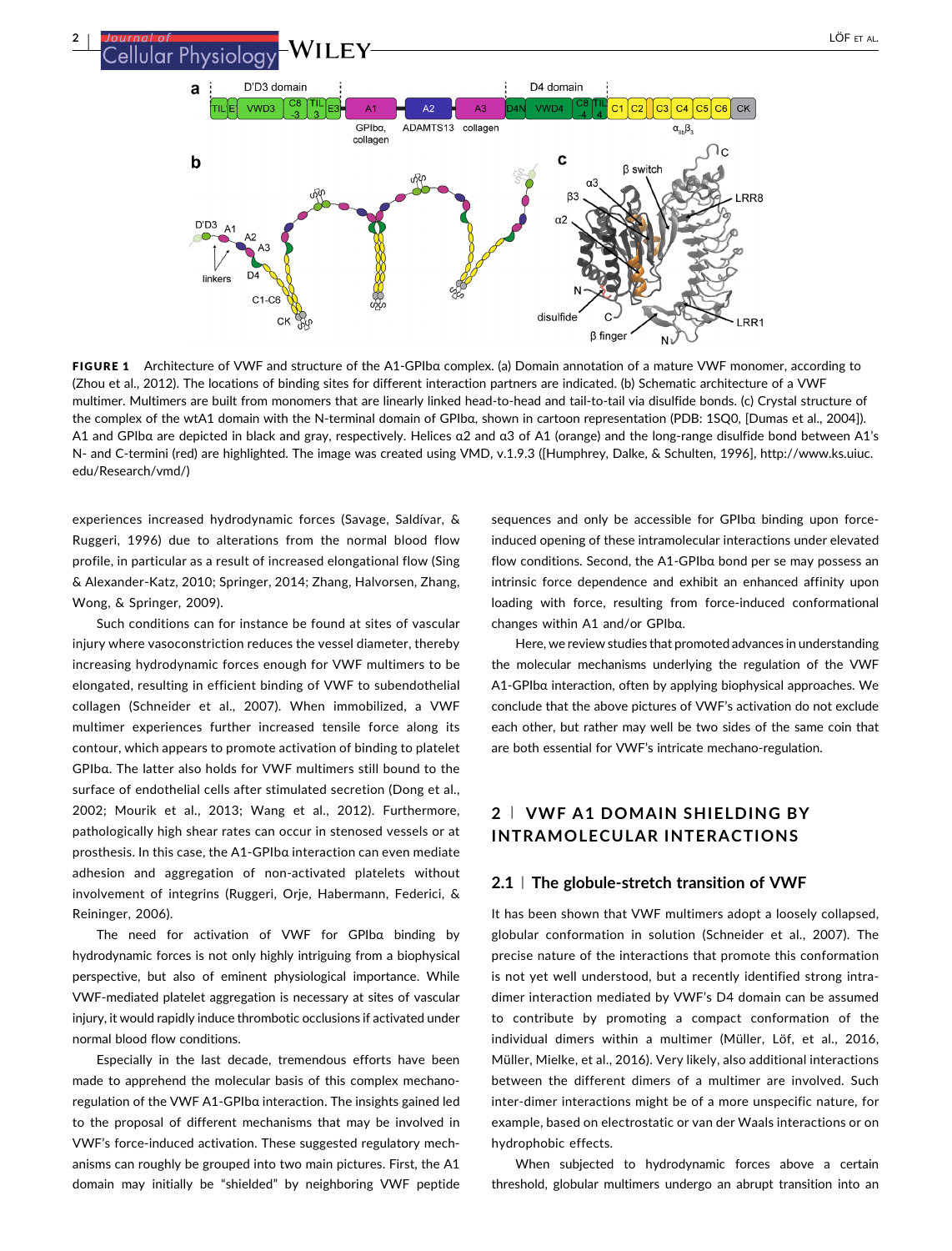elongated, "stretched" form (Alexander-Katz, Schneider, Schneider, Wixforth, & Netz, [2006](#page-8-0); Schneider et al., [2007\)](#page-10-0). In the vasculature, this conformational change likely occurs primarily at sites of vascular injury or in stenosed vessels, where alterations from the normal blood flow profile can be expected to result in increased elongational forces acting on VWF multimers (Sing & Alexander-Katz, [2010;](#page-10-0) Springer, [2014;](#page-10-0) Zhang et al., [2009\)](#page-11-0). A key aspect to comprehend the abruptness of VWF's elongation is the positive feedback between the effective length of a multimer and the hydrodynamic force it experiences in flow (Müller, Mielke, et al., [2016;](#page-9-0) Springer, [2014;](#page-10-0) Zhang et al., [2009\)](#page-11-0). In other words, initial partial stretching of a multimer leads to higher forces acting on the multimer, which in turn promote further elongation. Here, elongational flow is particularly effective, as the relaxation of a multimer is suppressed compared to simple shear flow (Perkins, Smith, & Chu, [1997](#page-10-0); Sing & Alexander-Katz, [2010;](#page-10-0) Zhang et al., [2009](#page-11-0)). Also due to the relation between multimer length and force, larger multimers—comprising more monomeric subunits—will experience higher forces in the blood flow than smaller ones. Indeed, the latter have been reported to be the less hemostatically active multimers, since in von Willebrand disease (VWD) patients the reduction of high-molecular-weight multimers leads to bleeding symptoms (reviewed in [Sadler, [2005](#page-10-0); Sadler et al., [2006](#page-10-0)]). Although trivial, it is important to note that force acting along the contour of a multimer also impacts each domain within the multimer, unless the domains are shielded by intramolecular interactions within VWF (Müller, Löf, et al., [2016](#page-9-0); Müller, Mielke, et al., [2016\)](#page-9-0).

In microfluidic experiments, Schneider et al. [\(2007](#page-10-0)) showed that elongation of VWF above a certain threshold shear rate directly correlated with immobilization of VWF onto a collagencoated surface. Presumably, elongation of VWF leads to increased exposure of interaction sites that facilitate multivalent binding events. It is easily conceivable that, similarly, also the accessibility of A1 domains, containing the binding site for GPIbα, increases upon elongation of VWF. However, such a simple correlation between elongation of VWF and binding to GPIbα has, to the best of our knowledge, not been shown experimentally. In addition, a markedly higher shear rate threshold has been observed for VWFmediated aggregation of non-activated platelets than for activation of VWF for collagen binding (Ruggeri et al., [2006\)](#page-10-0). Especially the latter observation suggests that at least one force-dependent regulatory mechanism is present within VWF that tunes the affinity of the A1 domain for the platelet receptor GPIb-IX-V. This hypothesis is supported by the fact that the A1-GPIbα interaction can be induced in the absence of force by certain modulators that interact with VWF's A1 domain, for example, the bacterial glycoprotein ristocetin (De Luca et al., [2000](#page-8-0); Dong et al., [2001;](#page-9-0) Howard & Firkin, [1971](#page-9-0)) or the snake venom protein botrocetin (Fukuda, Doggett, Laurenzi, Liddington, & Diacovo, [2005;](#page-9-0) Read, Shermer, & Brinkhous, [1978](#page-10-0)).

Motivated by the above considerations, a series of studies were performed to elucidate whether interdomain interactions within VWF inhibit its binding activity. The studies summarized below have identified such interactions between the A1 domain (aa1260–1479) and its neighboring peptide sequences.

2.2 | Regulation of the A1-GPIba interaction by D'D3 and the N-terminal flanking peptide of A1

First indication that A1-domain-neighboring amino acid sequences are involved in the regulation of the A1-GPIbα-interaction was provided in 1988 by Mohri et al. ([1988](#page-9-0)), who showed that addition of isolated peptides comprising the sequence N-terminal of the A1 domain (aa1232–1261) inhibited binding of purified VWF to platelets. Five years later, Sugimoto, Dent, McClintock, Ware, & Ruggeri, [1993](#page-10-0) found that stepwise deletion of the amino acid segment aa1204–1270 increased binding of the remaining A1 peptide to GPIbα.

Intriguing further information on A1 activation was gained by investigation of certain VWF mutants. Dysfunction of VWF induced by mutations in the vwf gene causes the most common hereditary bleeding disorder, VWD (reviewed by [Sadler, [2005\]](#page-10-0)). Depending on which domain function within VWF is disrupted by genetic alterations, different types of VWD can be distinguished that influence platelet binding (Sadler, [2005;](#page-10-0) Sadler et al., [2006\)](#page-10-0). Certain mutations primarily localized in the A1 flanking regions result in VWD type 2B, which is characterized by an increased affinity of VWF for GPIbα even without prior activation. In type 2M, mutations are localized in the A1 domain and cause a decreased affinity for platelet GPIbα.

Alanine-scanning mutagenesis indicated that several mutations in regions flanking the A1 domain result in a gain-of-function phenotype for GPIbα binding that is similar to type 2B VWD (Matsushita and Sadler, [1995](#page-9-0)). Based on these mutagenesis studies and the amino acid position of naturally occurring type 2B VWD mutations, three segments (aa1260–1274, aa1450–1461, and aa1303–1341) were identified as potential inhibitors of GPIbαbinding. Since the first two segmentswereacidic and the proposed GPIbα binding site basic, it was proposed that intramolecular electrostatic interactions among these sites regulate VWF binding to GPIbα.

Building on the latter study, Nakayama et al. [\(2002\)](#page-10-0) further characterized the role of these regions in regulation of GPIbα binding by measuring binding of mutants with deletions in the flanking regions. They identified Arg1308 as an important interacting amino acid, as its mutation to alanine increased GPIbα binding. In this context, additional deletions of aa1260–1271 or aa1459–1472 affected the p.Arg1308Ala phenotype and caused marked spontaneous binding. These observations suggested that conformational integrity between Arg1308 and the A1 flanking regions is important for regulating VWF-GPIbα binding. Co-crystallization of gain-of-function mutants of both VWF A1 and the N-terminal domain of GPIbα was in line with these findings (Huizinga et al., [2002](#page-9-0)).

Auton, Sowa, Behymer, and Cruz ([2012](#page-8-0)) further provided evidence that regulation by the N-terminal flanking region of A1 extends to aa1238, by showing that a truncated A1A2A3 domain construct comprising aa1261–1874 exhibited an apparent binding activity for GPIbα higher than that of a longer construct (aa1238– 1874). Thermal unfolding, monitored by circular dichroism spectroscopy and differential scanning calorimetry, indicated that this N-terminal peptide provides structural stability to the A domain complex and plays a role in modulating the A1-GPIbα interaction.

It should be noted that most of the above-described studies relied on assays performed under static conditions and often required the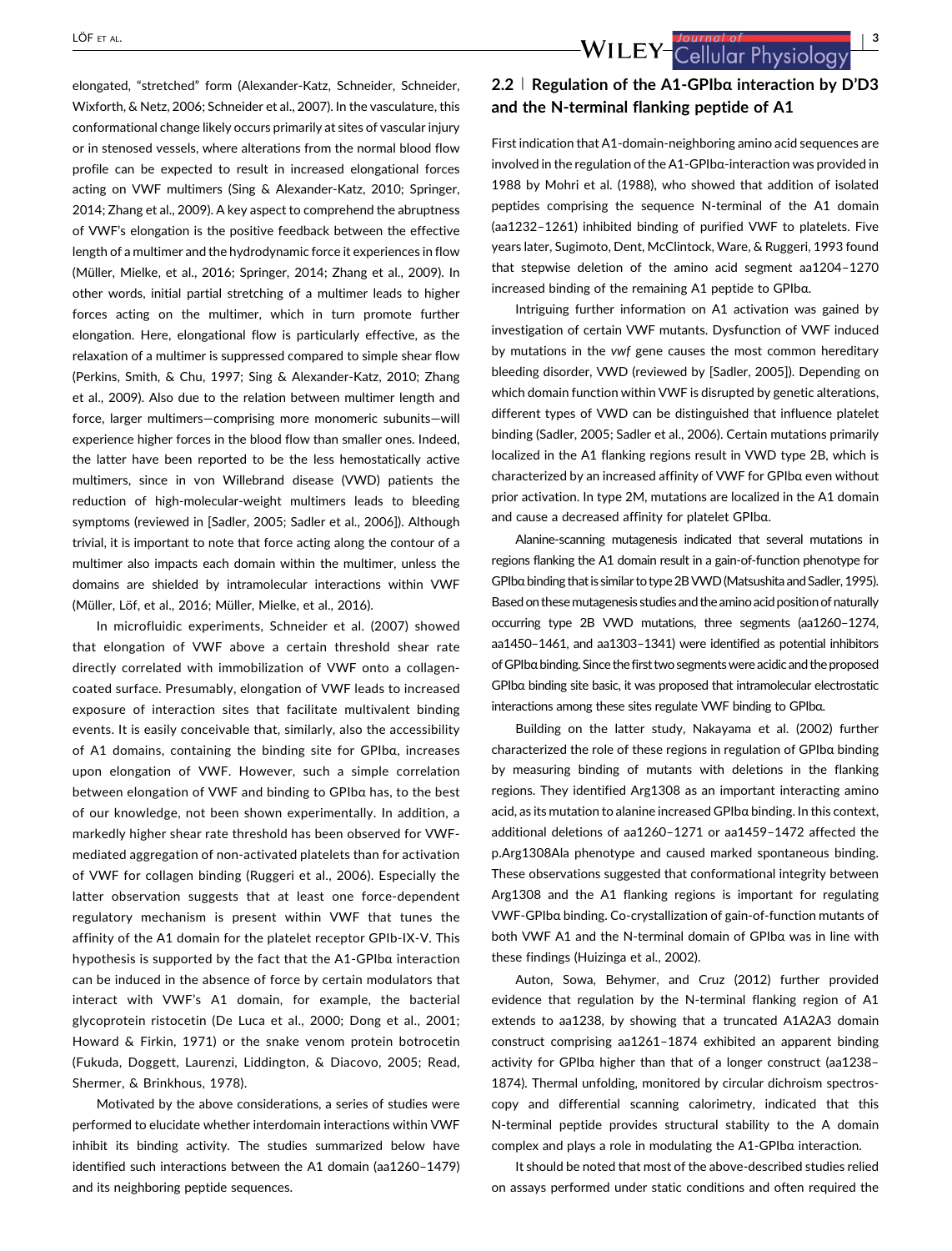Journal of the state of the state of the state of the state of the state of the state of the state of the state of the state of the state of the state of the state of the state of the state of the state of the state of the

use of modulators such as ristocetin to induce binding of A1 domain variants to GPIbα. Thus, the implications of the described observations for the physiologically relevant case—binding of A1 to GPIbα under flow and in the absence of modulators—are not always entirely clear. However, several further experiments performed under shear flow yielded results that were in line with the abovementioned studies. In particular, A domain constructs lacking the A1 N-terminal flanking peptide exhibited enhanced binding to GPIbα peptides as well as to platelets under flow (Auton et al., [2012;](#page-8-0) Ju, Dong, Cruz, & Zhu, [2013;](#page-9-0) Madabhushi, Zhang, Kelkar, Dayananda, & Neelamegham, [2014](#page-9-0)).

Ulrichts et al. ([2006](#page-10-0)) further postulated that also the D'D3 domain serves as a masking environment that inhibits binding to the GPIb-IX-V receptor. This idea was based on the finding that an antibody that recognizes an epitope in the D'D3 domain (aa764–1035) increased VWF-platelet binding (Tornai, Arnout, Deckmyn, Peerlinck, & Vermylen, [1993](#page-10-0)). They produced dimeric VWF constructs either with (plusD'D3) or without (ΔD'D3) the D'D3 domain and found that the deletion increased ristocetin-induced binding to recombinant GPIbα. It is worth mentioning that the ΔD'D3 construct contained domains A1-CK and was therefore, C-terminally dimerized. In contrast, the plusD'D3 construct lacked domains D4-CK and was thus N-terminally dimerized by intra-dimer disulfides between the D'D3 domains. It could be argued that this difference partially contributed to the observed shielding effect of D'D3, but later on Madabhushi et al. ([2014](#page-9-0)) showed the same effect also with C-terminally linked dimers lacking D'D3. Additional evidence for a direct inhibition of the A1-GPIbα interaction through D'D3 was provided by showing that the presence of isolated D'D3 domain peptides directly inhibited ristocetin-stimulated platelet agglutination mediated by the C-terminally dimerized ΔD'D3 construct (Ulrichts et al., [2006\)](#page-10-0). Cross-blocking experiments further showed that the D'D3 domain was more accessible when A1 was occupied by antibodies. These data support a model of D'D3 translocation from A1 that allows interaction with GPIbα (Ulrichts et al., [2006](#page-10-0)). Counterintuitively and contrarily to the above-described finding by Tornai et al. [\(1993\)](#page-10-0), Madabhushi et al. ([2014](#page-9-0)) reported that an anti-D'D3 antibody blocked shear-induced platelet agglutination in whole blood. However, in apparent contrast to this latter observation, they also showed that a ΔD'D3 construct exhibited increased platelet adhesion under flow conditions.

Taking into account the main results of all of the above studies, it appears plausible that intramolecular, most likely electrostatic, interactions of the A1 domain with its N- and C-terminal flanking peptides as well as with D'D3 occur that shield the GPIbα binding site, at least as long as VWF adopts a globular conformation. It can be assumed that such an inhibitory effect could be lifted upon elongation of VWF multimers by increased hydrodynamic forces.

# 2.3 <sup>|</sup> Interaction of A2 with an "active" conformation of A1

Nishio, Anderson, Zheng, and Sadler ([2004\)](#page-10-0) showed that deletion of the A1 domain dramatically increased the cleavage of A2 by the VWF-specific protease ADAMTS13. Lankhof et al. [\(1997](#page-9-0)) further reported that a VWF construct with an A2 domain deletion exhibited a slightly increased

ristocetin-induced binding to GPIbα. As these data indicated an inhibitory interaction between these two domains, Martin, Morales, and Cruz ([2007\)](#page-9-0) aimed to investigate if the A1 domain is shielded by the C-terminal A2 domain. They detected binding of the purified A2 domain to the isolated A1 domain in pull-down experiments and further showed that the isolated A2 domain binds to full-length VWF. The observation that the latter interaction only occurred when VWF was immobilized or activated by ristocetin, suggested that soluble A2 recognized only a putative activated form of A1. Taken together, these data suggest an autoinhibitory effect between A1 and A2 that could regulate the sequential activation of platelet binding and subsequent cleavage by ADAMTS13. Aponte-Santamaría et al. [\(2015](#page-8-0)) performed molecular dynamics (MD) simulations and—at least in silico—found strong indication that the two domains can directly interact in the context of the full-length protein and that stretching of the two connected domains would indeed first uncover the GPIbα binding site, and secondly lead to exposure of the cleavage site. In line with the MD simulations, microfluidic measurements indicated that deletion of the A2 domain yields a gain-of-function VWF variant with enhanced binding to GPIbα under flow.

Summarizing, these data suggest that some kind of, potentially electrostatic, intramolecular interaction exists between the domains A1 andA2.If such an interaction—in context of the full-length protein—has an inhibitory effect on A1-GPIbα binding and/or plays a role in regulation of A2 cleavage by ADAMTS13 requires further experimental investigation.

# 2.4 <sup>|</sup> The role of glycans in the VWF-GPIbα interaction

VWF is a highly glycosylated and sialylated protein and its N- and O-glycans have been implicated to affect many of VWF's properties and functions, such as processing and secretion (Gralnick, Williams, & Rick, [1983](#page-9-0); McKinnon et al., [2010](#page-9-0); Wagner, Mayadas, & Marder, [1986](#page-10-0)), as well as its half-life in blood (Sodetz, Pizzo, & McKee, [1977\)](#page-10-0). Already in 1985 it has been reported that desialylation of VWF enhances its binding to platelets via GPIbα (De Marco, Girolami, Russell, & Ruggeri, [1985](#page-9-0)).

Recently, Fallah et al. [\(2013](#page-9-0)) showed that overall N-deglycosylation of VWF increased platelet adhesion both to immobilized and to soluble VWF. Madabhushi et al. found that the influence of the N-terminal peptide of the A1 domain depends on its glycosylation status. In particular, removal of the O-glycans by exchange of the sugar-carrying amino acids to alanine enhanced platelet binding (Madabhushi et al., [2014](#page-9-0)).

Thus, the above studies indicate that VWF's glycans may have a crucial impact on the A1-GPIbα interaction and its regulation. However, extensive further research in this direction is required to fully understand the molecular basis of this potential regulatory mechanism.

# 3 <sup>|</sup> INTRINSIC FORCE-REGULATION OF THE A1-GPIbα INTERACTION

The above-described potential mechanisms for regulating VWF's hemostatic activity are primarily based on initial shielding of the A1 domain by intramolecular interactions and an increased exposure of A1 domains under elevated flow conditions. However, already two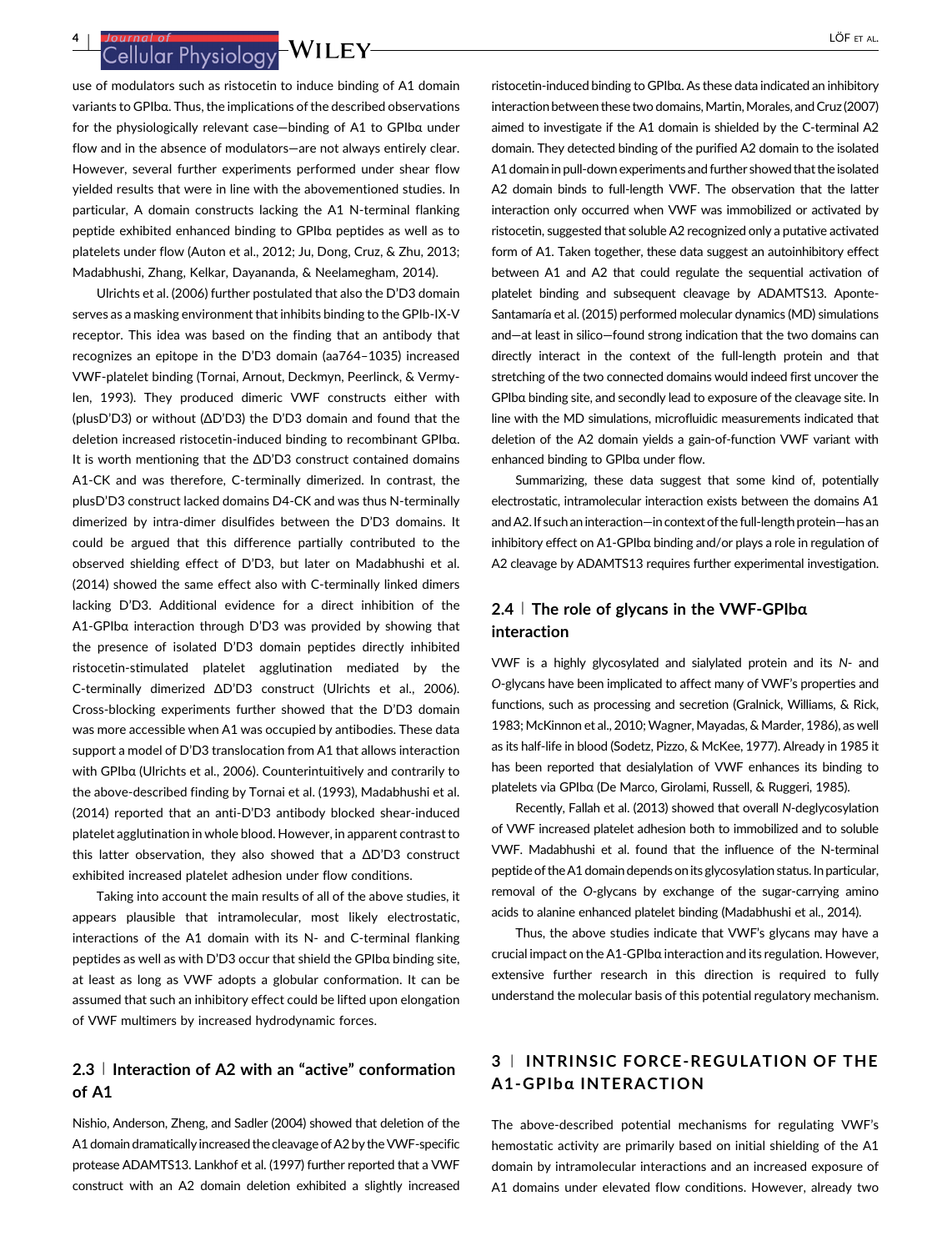decades ago it has been proposed that A1 also possesses an intrinsic regulatory mechanism, as studies on a series of fragments of the A1 domain had suggested the existence of two different conformations of A1 exhibiting markedly distinct kinetics of binding to GPIbα (Miyata & Ruggeri, [1999;](#page-9-0) Miyata, Goto, Federici, Ware, & Ruggeri, [1996\)](#page-9-0). Force acting on A1 may induce the transition from its low-affinity state to a distinct high-affinity conformation. Especially in the last few years, strong experimental evidence for such a scenario has been put forward, and effort has been made to find mechanistic explanations.

### 3.1 <sup>|</sup> Force-dependent binding kinetics

To elucidate the long-known force-enhancement of binding of A1 to GPIbα (Savage et al., [1996](#page-10-0)), Yago et al. [\(2008\)](#page-10-0) proposed that the A1-GPIbα interaction exhibits "catch-bond" characteristics, that is, that within a certain force range bond lifetimes increase with increasing force. To test this hypothesis, they performed flow experiments with isolated A1 domain peptides immobilized on the surface of a parallel-plate flow chamber. A1-mediated rolling of platelets or GPIbα-coated microspheres exhibited biphasic velocity curves as a function of the prevailing wall shear stress. The rolling velocity decreased with increasing shear stress up to an optimal value before increasing again at higher shear stress. The elevated adherence of platelets to A1 with increasing force thus suggested catch-bond behavior of the A1-GPIbα interaction. However, since many A1-GPIbα bonds can be expected to be present at the same time on a rolling platelet, it is difficult to draw conclusions at the single-bond level.

Furthermore, the above observations by Yago et al. were in line with AFM force measurements of the bond lifetimes performed in the same study. However, considering the relatively simple experimental setup chosen for these AFM measurements, it appears possible that multiple A1-GPIbα bonds have been probed rather than single bonds. In addition, it should be noted that, both in the AFM and in the flow experiments, A1 domains were immobilized on a surface and not subjected to significant forces prior to binding, in contrast to the situation in vivo, where A1 domains within elongated VWF multimers in flow can be expected to experience forces that are large enough to potentially induce relevant conformational changes (Kim, Hudson, & Springer, [2015;](#page-9-0) Zhang et al., [2009](#page-11-0)).

In two further AFM-based studies, Wijeratne et al. [\(2013, 2016\)](#page-10-0) performed force measurements on VWF multimers and dimers after exposure to high shear stress. They reported that peaks in the obtained force-extension traces, which were interpreted as domain unfolding events, occurred at higher forces for sheared than for nonsheared multimers. These results are in contradiction to the expectation that all domains of VWF except A2 are protected from unfolding by long-range disulfide bonds (Zhou et al., [2012\)](#page-11-0). Indeed, only unfolding of A2 has been observed in other studies, and at markedly lower forces than reported by Wijeratne et al. (Müller, Löf, et al., [2016;](#page-9-0) Müller, Mielke, et al., [2016](#page-9-0); Zhang et al., [2009\)](#page-11-0). Taking into account that in their approach multimers were unspecifically adsorbed to a gold surface and not pulled via specific handles, it appears likely that also unspecific protein–surface or protein–protein interactions have been probed.

LÖF ET AL.<br>WILEY-Cellular Physiology (1995)

Detailed insights at the single-molecule level into how the application of force modulates the interaction between A1 and GPIbα have been gained recently by two force spectroscopic studies by Kim et al. employing optical tweezers (Kim, Zhang, Zhang, & Springer, [2010](#page-9-0); Kim et al., [2015](#page-9-0)). They engineered a protein construct comprising both A1 and the N-terminal domain of GPIbα, connected by a flexible polypeptide linker, and used this construct to investigate the force dependence of the binding and unbinding kinetics of the A1-GPIbα bond. Force-induced switching of the bond to a distinct second state was observed at forces above ∼10 pN, that is, in the physiologically relevant force range (Zhang et al., [2009\)](#page-11-0). This second bond state exhibited a greater force resistance, a markedly longer lifetime due to a lower off-rate (Kim et al., [2010](#page-9-0)), and a higher on-rate (Kim et al., [2015](#page-9-0)). Thus, the observed mechanism of force-induced switching to a second high-affinity bond state provides an explanation for the enhanced binding of A1 to GPIbα under elevated flow conditions. Importantly, the existence of two distinct bond states which were observed not only for unbinding, but also for rebindingagain suggests the existence of two different conformational states of A1 already before binding to GPIbα. This idea is in line with the observation that the modulator ristocetin, which is thought to activate A1 in a manner closely resembling force-dependent activation (Dong et al., [2001](#page-9-0)), selectively stabilizes the second bond state (Kim et al., [2010](#page-9-0)). In contrast, for the modulator botrocetin, which induces activation by a different mechanism not resembling force-induced activation (De Luca et al., [2000;](#page-8-0) Dong et al., [2001;](#page-9-0) Fukuda et al., [2005\)](#page-9-0), only a single bond state was observed (Kim et al., [2010](#page-9-0)). Presumably, binding of ristocetin to the A1 domain induces or stabilizes a configuration of A1 corresponding to its force-induced active conformation. One should however, bear in mind that due to the artificial connection between the two proteins in this experimental setup not only A1 but also GPIbα might undergo relevant forceinduced conformational changes before binding, whereas in the situation in vivo only A1 is expected to be subjected to significant forces prior to bond formation (Kim et al., [2015](#page-9-0)).

Kim et al. ([2015](#page-9-0)) further investigated the effect of two gain-offunction mutations in A1 (p.Arg1306Gln) or in GPIbα (p.Met239Val) that lead to a higher affinity of A1 and GPIbα for each other and cause type 2B VWD and platelet-type VWD, respectively. Force-induced switching between two different bond association/dissociation pathways was still observed for both of these mutants, at forces similar to the wildtype (wt). In the first bond state at low force, binding kinetics exhibited only modest changes compared with the wt—counterintuitive to the fact that VWF mutants associated with type 2B VWD exhibit enhanced binding to platelets also under static conditions (Sadler et al., [2006\)](#page-10-0). The second bond state at higher forces however, showed markedly faster bond association and slower bond dissociation than observed for the wt, indicating that type 2B VWD mutations enhance the impact of force on the modulation of the A1-GPIbα interaction.

For two gain-of-function A1 domain mutants (p.Arg1306Gln and p.Arg1450Glu), Yago et al. did not observe biphasic velocity curves for platelet rolling. In contrast to wtA1, low rolling velocities were observed already at low shear stress that increased monotonically with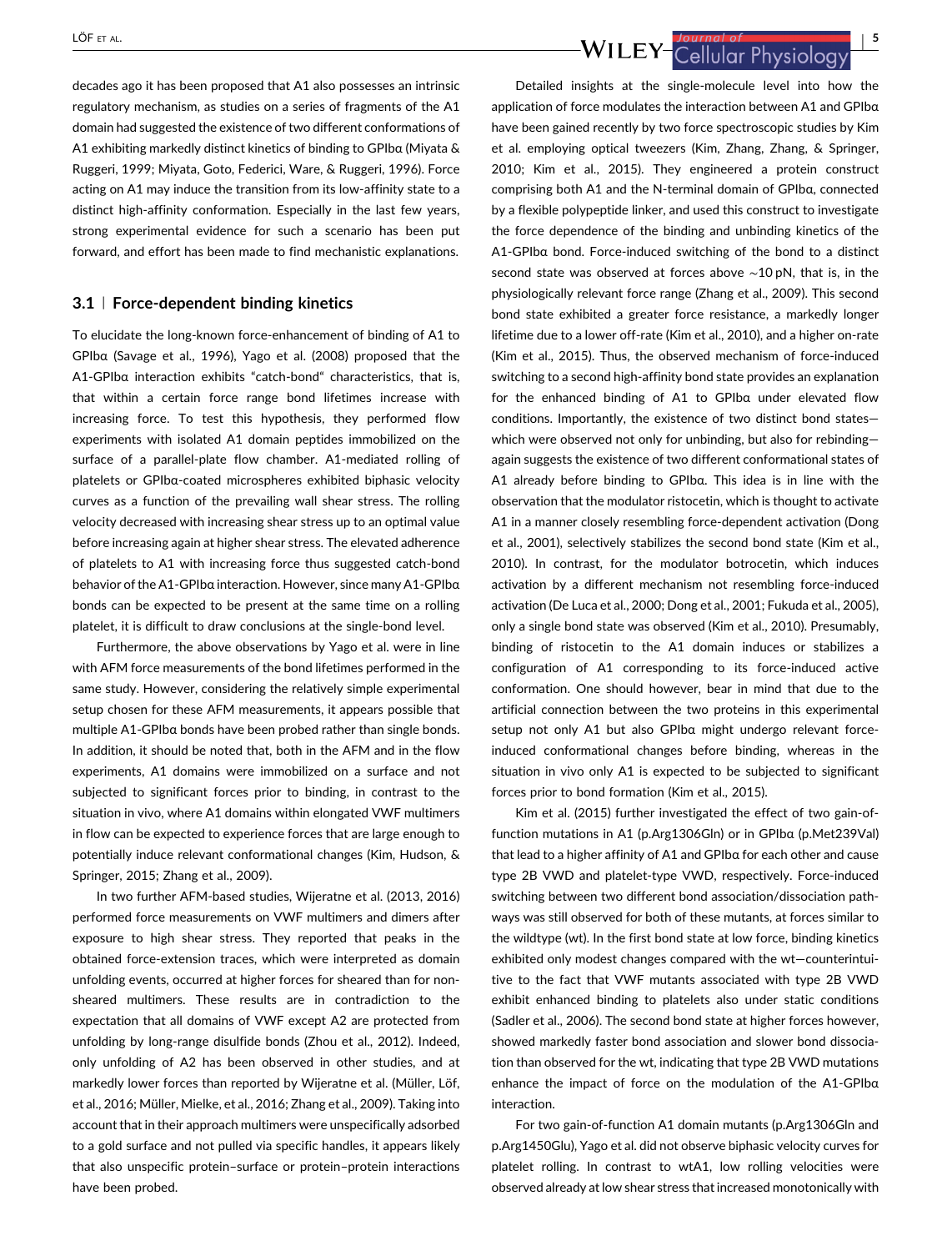Journal of the studies of the studies of the studies of the studies of the studies of the studies of the studies of  $\frac{10}{2}$  LÖF ET AL.

increasing shear stress (Yago et al., [2008\)](#page-10-0). These data are in apparent contradiction to the study of Kim et al., as they do not show forceenhancement of A1-GPIbα binding for type 2B mutants. The reasons for this discrepancy are unclear, but might be related to the fact that the flow experiments have not probed the behavior of single bonds. Interestingly, in a later study employing very similar flow experiments Coburn et al. ([2011](#page-8-0)) did observe biphasic velocity curves not only for platelets rolling on wtA1, but also on a gain-of-function VWD type 2B mutant as well as on a loss-of-function, type 2M mutant (p.Arg1450Glu and p.Gly1324Ser, respectively). The range over which rolling velocities decreased with increasing shear stress was observed to be shifted to lower (gain-of-function A1) and higher (loss-offunction A1) shear stress values, respectively. Intuitively, the latter finding would suggest that for gain-of-function A1 mutants forceinduced switching to a high-affinity bond state occurs at lower forces than for wtA1. However, this was not observed in the optical tweezers study by Kim et al. [\(2015\)](#page-9-0). Ju et al. ([2013](#page-9-0)) noted that discrepancies between studies might originate from the fact that different A1 domain constructs were used and only some of them comprised the N-terminal flanking region (aa1238–1260). This idea was substantiated by their observation that platelet rolling velocities observed in flow experiments as well as A1-GPIbα bond lifetimes measured by using a biomembrane force probe showed differences when using A1 constructs with and without the N-terminal flanking region. In particular, the presence of this flanking region appeared to stabilize platelet attachment under high shear stress and to increase bond lifetimes at higher forces.

Taken together, there is strong evidence that the A1-GPIbα interaction indeed possesses an intrinsic mechanism for forceregulation that may rely on the existence of two distinct conformations of A1 and/or GPIbα associated with different affinities.

## 3.2 <sup>|</sup> Distinct conformational states of A1

Gain-of-function mutations in A1, associated with type 2B VWD, are primarily located in regions close to the N- and C-termini of A1, which are connected by a long-range disulfide bond (Emsley, Cruz, Handin, & Liddington, [1998\)](#page-9-0). This is intriguing not only because these peptide sequences are distal to the main binding surface for GPIbα observed in crystal structures of A1-GPIbα complexes (Dumas et al., [2004;](#page-9-0) Huizinga et al., [2002](#page-9-0)) (Figure 1c), but also because they are the sites where force is applied to the A1 domain in elongated VWF multimers. Consequently, it has been proposed that force acting on A1's termini induces conformational changes that result in an activated conformation of A1 (Emsley et al., [1998](#page-9-0); Huizinga et al., [2002\)](#page-9-0).

Crystal structures of complexes of A1 with the N-terminal domain of GPIbα (Figure 1c) have revealed a discontinuous binding interface between the globular A1 domain and the curved, concave face of GPIbα, which is formed by eight leucine-rich repeats (LRRs) (Dumas et al., [2004](#page-9-0); Huizinga et al., [2002\)](#page-9-0). The main interaction occurs near the "top" face of A1—distal from A1's termini—and involves the central β3 strand, the α2 helix, and the α3-β4 loop of A1, as well as LRRs 5–8 and the C-terminal flanking region of GPIbα. A part of this flanking region, the so-called β switch, forms a β sheet with A1's β3 strand upon

binding. A less extensive contact was observed at A1's "bottom" face between the N-terminal, so-called β-finger region of GPIbα and the α1-β2 loop of A1, involving also LRR1 of GPIbα and loops β3-α2 and α3-β4 of A1.

Based on the crystal structure of a complex between gain-offunction mutants of both GPIbα (p.Met239Val) and A1 (p.Arg1306Gln), it has been hypothesized that force-induced displacement of A1's termini might lead to increased accessibility of the contact area between the α1-β2 loop of A1 and the β-finger region of GPIbα (Huizinga et al., [2002](#page-9-0)). Indeed, a crystal structure obtained for the wtA1-GPIbα complex revealed structural deviations in this region from the gain-of-function mutant complex, while the overall complex structure was very similar (Dumas et al., [2004\)](#page-9-0). In a recent study, however, Blenner, Dong, and Springer [\(2014\)](#page-8-0) argued that this contact between A1's α1-β2 loop and the β-finger region of GPIbα may represent a clash rather than a favorable binding interaction. Based on several newly solved crystal structures of A1-GPIbα complexes of both wt and gain-of-function mutants, these authors instead proposed that LRRs 2–5 of GPIbα play an essential role for the high-affinity A1- GPIbα binding induced by force. Such a scenario is in line with earlier reports that this region is crucial for GPIbα-mediated binding of VWF to platelets under flow, as was inferred from investigation of caninehuman chimeras of GPIbα (Shen et al., [2000, 2006](#page-10-0)). Indeed, in crystal structures of certain gain-of-function mutant A1-GPIbα complexes, Blenner et al. ([2014](#page-8-0)) identified a previously undescribed interaction between LRRs 4 and 5 with residue Lys1371 at the C-terminus of A1's α3 helix. This interaction was enabled by straightening of the concave surface of GPIbα, which allows for a closer approach of A1 and increases electrostatic interactions between the electrostatically complementary interfaces of A1 and GPIbα. Interestingly, strain appeared to occur both in wt and mutant complexes in regions close to the locations of gain-of-function mutations. The authors therefore, hypothesized that the currently known crystal structures of A1-GPIbα complexes may not yet represent the putative high-affinity conformation between A1 and GPIbα induced by force. The high-affinity conformation may be a result of relatively large force-induced conformational changes of A1 that dissipate strain and allow A1 to form a binding interface complementary to the concave surface of GPIbα (Blenner et al., [2014\)](#page-8-0).

Large-scale conformational changes of A1 in connection with its activation have also been proposed by Auton, Cruz, and Moake [\(2007\)](#page-8-0) who monitored the urea-induced unfolding of VWF's A domains by circular dichroism spectroscopy in order to investigate their conformational stability. The A1 domain was observed to unfold via a structured intermediate state with high stability, in contrast to the structurally very similar domains A2 and A3, which both exhibited simple two-state unfolding. The authors hypothesized that hydrodynamic forces in the blood flow could partially unfold A1 to the observed structured intermediate state, which may be capable to bind efficiently to GPIbα. This hypothesis was later supported by the observation that certain gain-of-function mutations associated with type 2B VWD decreased the thermodynamic stability of A1's native state and thus favored the intermediate state, whereas certain loss-offunction mutations associated with type 2M VWD stabilized the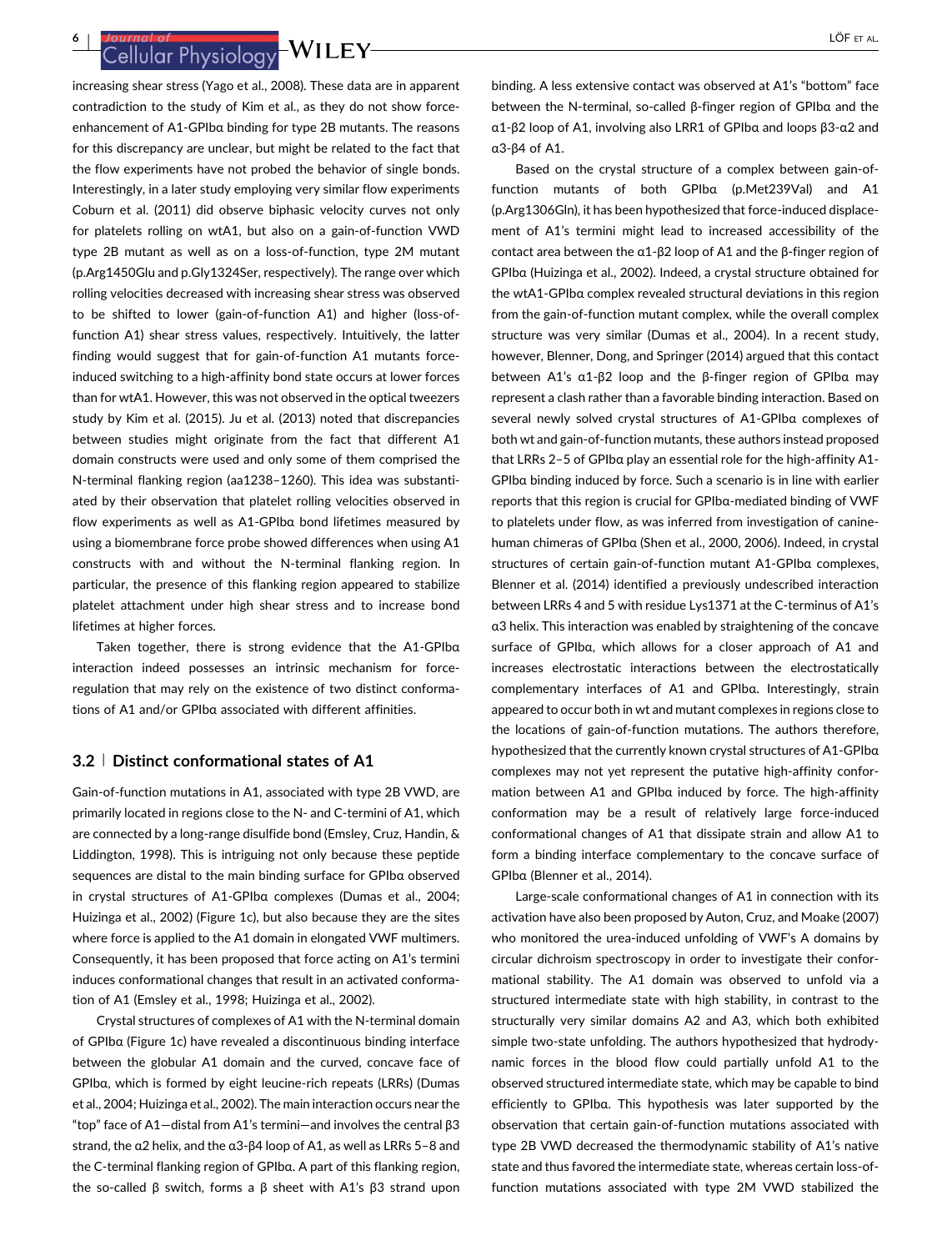LÖF ET AL. JOURNAL OF LABOURDED TO A LOCAL LOG ET AL.

native conformation of A1 (Auton et al., [2009](#page-8-0)). Furthermore, disruption of A1's long-range disulfide bond was observed to result in a structural transition of A1 to a "molten globule" state with a severe loss of tertiary structure (Tischer, Madde, Blancas-Mejia, & Auton, [2014\)](#page-10-0), but strikingly at the same time to enhance binding of platelets in flow at low shear rates (Miyata & Ruggeri, [1999;](#page-9-0) Tischer, Madde, Blancas-Mejia, et al., [2014\)](#page-10-0). This observation again suggests the existence of constraints in the globular state of A1 that confine it to a low-affinity conformation and that might be released by force acting on A1.

A more rigorous analysis of a series of both gain- and loss-offunction A1 domain mutants—combining thermal and chemical denaturation with circular dichroism and fluorescence spectroscopic approaches—revealed however a more complex picture of the impact of mutations on the overall structure of A1 (Tischer, Madde, Moon-Tasson, & Auton, [2014\)](#page-10-0). Remarkably, a variety of different conformations was observed for both kinds of mutations, ranging from natively structured to molten globule conformations. This finding indicates that, ultimately, local effects on certain regions of A1 rather than on its overall structure underlie the changes in affinity for GPIbα, although these local effects may be accompanied by further largescale conformational changes.

Based on a comparison of the locations and structural effects of different mutations, Tischer, Madde, Moon-Tasson, et al. [\(2014\)](#page-10-0) proposed that the α2 helix of A1 (highlighted in Figure 1c) inhibits binding to GPIbα, and that destabilization or unfolding of this helix result in an enhanced binding affinity. Local unfolding of the α2 helix induced by force acting on A1's termini therefore appears to be a likely mechanism for A1's force-enhanced binding to GPIbα. Notably, the α2 helix can interact with the N-terminal arm of A1 via the salt bridge Arg1341-Glu1264 (Emsley et al., [1998\)](#page-9-0). Conversely, the α3 helix (highlighted in Figure 1c) was suggested to be essentially involved in binding to GPIbα, as its destabilization was a common feature observed in loss-of-function mutants (Tischer, Madde, Moon-Tasson, et al., [2014\)](#page-10-0). This hypothesis is in agreement with the abovementioned interaction between a region of A1 in close proximity to the α3 helix and GPIbα (Blenner et al., [2014](#page-8-0)).

These proposed roles of helices α2 and α3 are in line with several other experimental and computational studies. An impact of the local dynamics of the α2 helix on A1's affinity for GPIbα had been suggested before by all-atom molecular dynamics simulations on the wt A1 domain and two gain-of-function A1 mutants (p.Arg1306Gln and p.Ile1309Val) (Liu, Fang, & Wu, [2013](#page-9-0)). Involvement of the α3 helix in the A1-GPIbα interaction was at least hinted at by the crystal structure of GPIbα in complex with a short α-helical peptide that very efficiently inhibits binding of GPIbα to the A1 domain (McEwan, Andrews, & Emsley, [2009\)](#page-9-0). Superimposition of this structure on the one of the A1-GPIbα complex (Huizinga et al., [2002](#page-9-0)) revealed an overlap of the inhibiting peptide with A1's α3 helix. This observation should however, not be overinterpreted since the peptide also interacts with the  $β$ switch region of GPIbα that is essential for β sheet formation with the central β3 strand of A1. In another computational approach, Zimmermann, Tischer, Whitten, and Auton [\(2015\)](#page-11-0) investigated which segments of A1 are most likely to locally unfold, utilizing a recently

developed algorithm that aims at identifiying structural segments in a protein that fold/unfold cooperatively, based on computationally determined values for free energy differences between folded and unfolded states (Porter & Rose, [2012\)](#page-10-0). This analysis indicated that a region comprising helices α2 and α3 and the connecting loop possesses low structural cooperativity, implying that α2 and α3 may be prone to local unfolding (Zimmermann et al., [2015\)](#page-11-0). This was further backed up by the observation that α2 and α3 are more susceptible to proteolysis by trypsin than other structural elements of A1 (Tischer et al., [2016\)](#page-10-0). These results suggest that the local dynamics of helices α2 and α3 and their inclination toward local unfolding may be crucial for the force-regulation of the affinity of A1 for GPIbα. The importance of the local dynamics of the binding interface region was further underlined by two rare loss-of-function type 2M VWD mutations (p. Gly1324Ser/Ala, located close to the N-terminus of A1's β3 strand) that were shown to restrain the flexibility of the binding interface region and to reduce the possibility of local unfolding (Tischer et al., [2016](#page-10-0)). Taken together, it appears plausible that the local flexibility of the binding interface region and the stabilities of competing helices α2 and α3 govern A1's affinity to GPIbα.

Overall, force acting on A1 very likely regulates its affinity for GPIbα by inducing conformational changes within A1, thus, switching A1 to a high-affinity state distinct from the low-affinity state it adopts in unstretched VWF. This likely includes local conformational changes in the main binding interface region—for example local unfolding of α2—but possibly also further large-scale structural rearrangements that allow for enlarging the contact area with GPIbα.

# 4 <sup>|</sup> CONCLUSION

Despite of considerable effort and major advances, a comprehensive picture of the force-induced activation of the VWF-GPIbα interaction is still difficult to define. Full apprehension of VWF's intricate mechano-regulation is aggravated by the sheer complexity of the processes involved. One sees himself confronted with the task to connect the behavior of the whole VWF multimer as a polymer in hydrodynamic flow with intramolecular interactions within the multimer and finally with detailed properties of the A1-GPIbα bond at the single-molecule level.

Therefore, it is not surprising that essentially all studies on VWF's activation for binding to GPIbα have to deal with methodical difficulties one way or the other. For instance, most of the studies reviewed here have been performed using isolated A1 domain constructs that might not reflect the natural structure of the domain in the context of the fulllength protein. On the other hand, simplification of the investigated system by reducing it to its essential components is indispensable for gaining mechanistic insights into the molecular basis of VWF's activation. Here, meticulous design of the experimental setup is of utmost importance. We especially would like to stress that in order to gain reliable insights at the single-molecule level, one has to assure that measurements are indeed performed on single molecules or single bonds. Another example is the widespread use of static assays for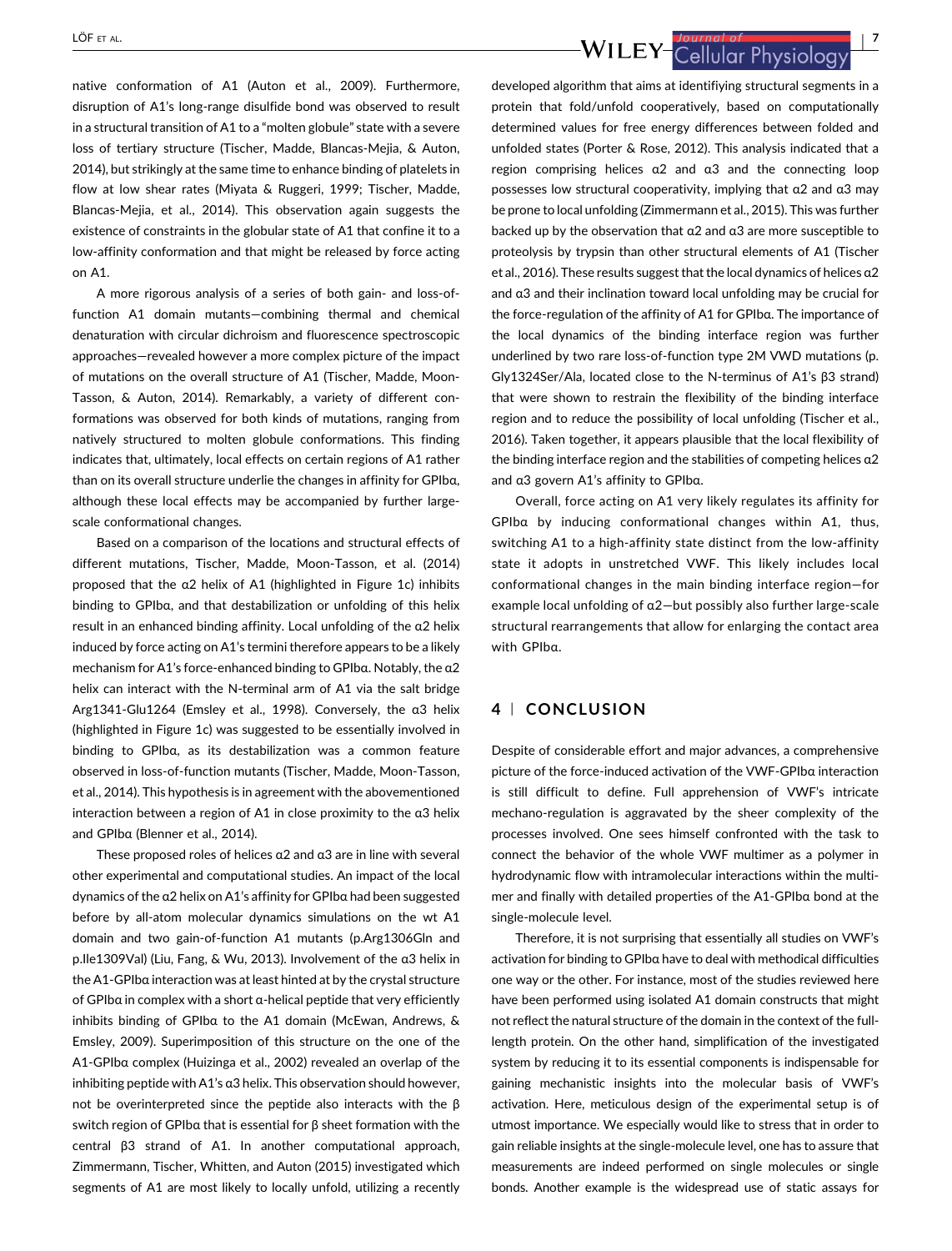assessing the binding of A1-containing VWF constructs to GPIbα, often in connection with the use of modulators such as ristocetin. Despite of their undisputed usefulness, the results obtained by such assays are generally hard to interpret with respect to the physiologically relevant case of force-induced binding.

Still, combining the insights gained from a variety of different approaches spanning different levels of complexity, and thus, different levels of detail, allows to propose a rather conclusive picture of the regulation of VWF's hemostatic activity and to point out issues that are still unresolved.

As a first important step of VWF's force-induced activation for GPIbα binding, loosely collapsed, globular VWF (Figure 2a, top), becomes elongated by increased hydrodynamic forces that occur in connection with vascular injury (Figure 2b, top) (Schneider et al., [2007;](#page-10-0) Springer, [2014](#page-10-0)). This process is thought to lead to the exposure of collagen binding sites (mainly in domain A3), thus, facilitating immobilization of soluble VWF to the subendothelium (Figure 2b, top), but can be expected to also result in higher accessibility of A1 domains. Notably, the precise nature of the interactions promoting the globular conformation of VWF multimers under normal blood flow conditions is still incompletely understood.

Due to the positive feedback between the effective length of a multimer and the hydrodynamic force it experiences in flow (Springer, [2014;](#page-10-0) Zhang et al., [2009](#page-11-0)), the largest multimers, that is, the ones comprising the most monomeric subunits, can be expected to be the

first to respond to irregular blood flow conditions. Furthermore, it is important to note that for the same reason markedly higher forces will act on a multimer after elongation compared with its globular conformation. Consequently, also the individual domains within the multimer will experience higher forces upon elongation. Even further increased forces can be expected for multimers that are tethered to the subendothelium. It can therefore, be assumed that an opening of intramolecular interactions between the A1 domain and neighboring peptide sequences within a multimer occurs upon elongation of VWF, thus, lifting the initial shielding of A1. Both the D'D3 domain and the N- and C-terminal flanking regions of A1 can likely mediate such shielding interactions (Figure 2a, bottom). The possible physiological role of another intramolecular interaction between A1 and the A2 domain is however, less clear, as it was reported to only occur between A2 and a putative activated conformation of A1 (Figure 2b, bottom) (Martin et al., [2007](#page-9-0)). In principle it is conceivable that such an interaction could also play an autoinhibitory role, as suggested by MD simulations (Aponte-Santamaría et al., [2015](#page-8-0)), either by suppressing binding of A1 to GPIbα or by protecting A2 from cleavage by the protease ADAMTS13, or both. It should however, be stressed that to date no study has been published that showed direct interaction of A1 and A2 within a multimer, nor has such an interaction been comprehensively characterized experimentally at the single-molecule level. When investigating intramolecular interactions within VWF dimers by performing single-molecule AFM force measurements,



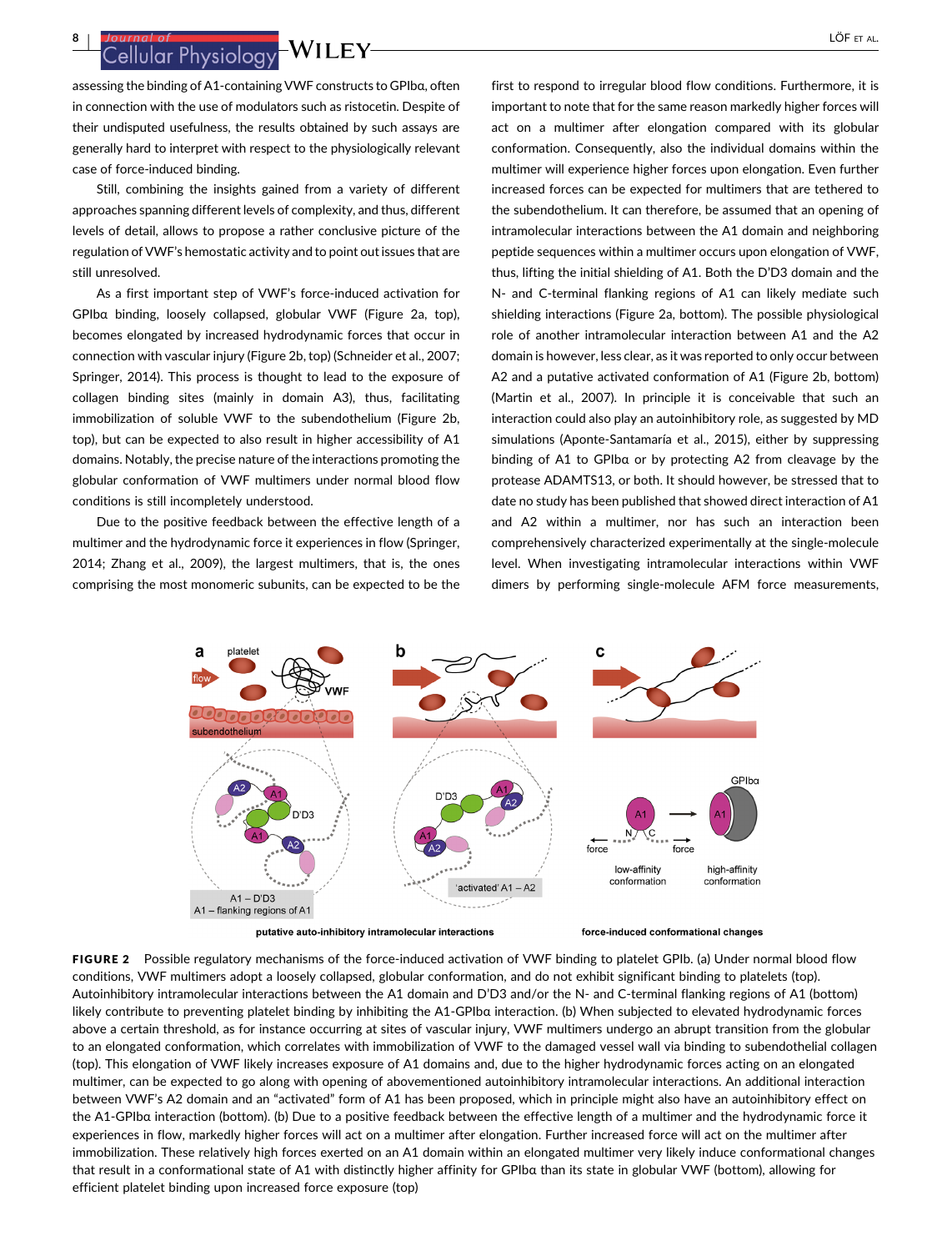<span id="page-8-0"></span>LÖF ET AL.<br>WILEY-Cellular Physiology (1995)

Müller, Löf, et al. [\(2016\)](#page-9-0); Müller, Mielke, et al. [\(2016\)](#page-9-0) did not detect any strong interaction between these domains. Also in optical tweezers experiments by Ying, Ling, Westfield, Sadler, and Shao ([2010](#page-10-0)) on a construct containing three repeats of domains A1, A2, and A3, no such interaction could be found.

An auto-inhibitory role in regulating the A1-GPIbα interaction might further be played by VWF's glycans, as suggested by several studies that showed that (partial) deglycosylation of VWF enhances binding to GPIbα (De Marco et al., [1985](#page-9-0); Fallah et al., [2013;](#page-9-0) Madabhushi et al., [2014\)](#page-9-0). Unfortunately however, the possible influence of glycans has only rarely been taken into consideration in studies investigating VWF's activation, so that insights into this subject are very limited. Moreover, it should be noted that recombinant VWF constructs expressed in different cell lines can markedly differ in their glycosylation status, which might complicate interpretation of results with respect to their physiological relevance as well as comparison of different studies.

Strong evidence exists that, in addition to the abovementioned autoinhibitory intramolecular interactions within VWF multimers, the A1 domain also possesses an intrinsic force-dependent regulatory mechanism. In this—well-substantiated—picture, the relatively high force that acts on an A1 domain within an elongated VWF multimer can induce conformational changes of A1 that result in enhanced affinity for GPIbα (Figure 2c, bottom), thus, enabling efficient platelet binding to VWF (Figure 2c, top). However, the exact nature of these conformational changes remains to be elucidated. An obvious obstacle on the way to obtaining high-resolution structural information on an "activated" conformation of A1 is the impossibility to produce crystals of a protein subjected to an external force, leaving crystallographic approaches only with the option to investigate gain-of-function A1 domain mutants or A1 in combination with modulators. Nonetheless, combining insights from crystal structures of certain gain-of-function A1-GPIbα mutant complexes with findings from other—thermodynamic, biophysical, microfluidic, and computational—approaches allows postulation of some features of the putative activated configuration of A1. It appears likely that primarily the local flexibility of A1's main binding interface for GPIbα around its β3 strand determines the affinity for GPIbα, and that this flexibility can be increased by force-induced conformational changes within A1, for example, local unfolding of its α2 helix. Also large-scale structural rearrangements of A1, which could markedly increase its contact area with GPIbα, are conceivable.

Finally, it should be noted that in principle also GPIbα might undergo relevant force-induced conformational changes that tune its interaction with A1. Indeed, force-induced unfolding of a "mechanosensitive domain" in GPIbα has recently been observed (Zhang et al., [2015\)](#page-10-0). However, this domain is not located in the N-terminal VWF-binding domain of GPIbα, but between GPIbα's macroglycopeptide region and its transmembrane helix, and its unfolding is thought to play a role for platelet activation and platelet clearance rather than for regulating the binding of GPIbα to the VWF A1 domain (Deng et al., [2016](#page-9-0); Zhang et al., [2015\)](#page-10-0). It seems reasonable to assume that the force-regulation of the affinity of A1 and GPIbα for each other primarily traces back to conformational changes of A1, since in the physiological case of platelet binding to VWF only A1, but

not GPIbα, is expected to experience significant forces prior to binding (Kim et al., [2015](#page-9-0); Zhang et al., [2009\)](#page-11-0).

Taken together, it is likely that the mechano-regulation of the VWF-GPIbα binding is based on two central aspects: First, autoinhibitory intramolecular interactions within VWF shield the A1 domain under normal blood flow conditions and keep VWF in a low-affinity state. This inhibition can be lifted by increased hydrodynamic forces acting on VWF, as occurring primarily at sites of vascular injury. Second, force-induced conformational changes within the A1 domain convert A1 to a high-affinity state, which exhibits markedly increased binding to GPIbα. In combination, these two aspects represent a sophisticated mechanism for ensuring that VWF remains inactive under normal blood flow conditions, thus, preventing thrombotic complications, and is reliably and quickly activated to efficiently perform its hemostatic function precisely when and where needed.

#### ACKNOWLEDGMENTS

We thank all members of our interdisciplinary research group SHENC (DFG research group FOR1543, Shear flow regulation of hemostasis bridging the gap between nanomechanics and clinical presentation, [www.shenc.de](http://www.shenc.de)).

#### CONFLICT OF INTEREST

The authors declare no conflict of interest.

#### REFERENCES

- Alexander-Katz, A., Schneider, M. F., Schneider, S. W., Wixforth, A., & Netz, R. R. (2006). Shear-flow-induced unfolding of polymeric globules. Physical Review Letters, 97, 138101.
- Aponte-Santamaría, C., Huck, V., Posch, S., Bronowska, A. K., Grässle, S., Brehm, M. A., ... Gräter, F. (2015). Force-sensitive autoinhibition of the von Willebrand factor is mediated by interdomain interactions. Biophysical Journal, 108, 2312–2321.
- Auton, M., Cruz, M. A., & Moake, J. (2007). Conformational stability and domain unfolding of the von Willebrand factor a domains. Journal of Molecular Biology, 366, 986–1000.
- Auton, M., Sedlák, E., Marek, J., Wu, T., Zhu, C., & Cruz, M. A. (2009). Changes in thermodynamic stability of von Willebrand factor differentially affect the force-dependent binding to platelet GPIbα. Biophysical Journal, 97, 618–627.
- Auton, M., Sowa, K. E., Behymer, M., & Cruz, M. A. (2012). N-terminal flanking region of A1 domain in von Willebrand factor stabilizes structure of A1A2A3 complex and modulates platelet activation under shear stress. The Journal of Biological Chemistry, 287, 14579–14585.
- Blenner, M. A., Dong, X., & Springer, T. A. (2014). Structural basis of regulation of von Willebrand factor binding to glycoprotein Ib. The Journal of Biological Chemistry, 289, 5565–5579.
- Coburn, L. A., Damaraju, V. S., Dozic, S., Eskin, S. G., Cruz, M. A., & McIntire, L. V. (2011). GPIbα-vWF rolling under shear stress shows differences between type 2B and 2M von Willebrand disease. Biophysical Journal, 100, 304–312.
- De Luca, M., Facey, D. A., Favaloro, E. J., Hertzberg, M. S., Whisstock, J. C., McNally, T., ... Berndt, M. C. (2000). Structure and function of the von Willebrand factor A1 domain: Analysis with monoclonal antibodies reveals distinct binding sites involved in recognition of the platelet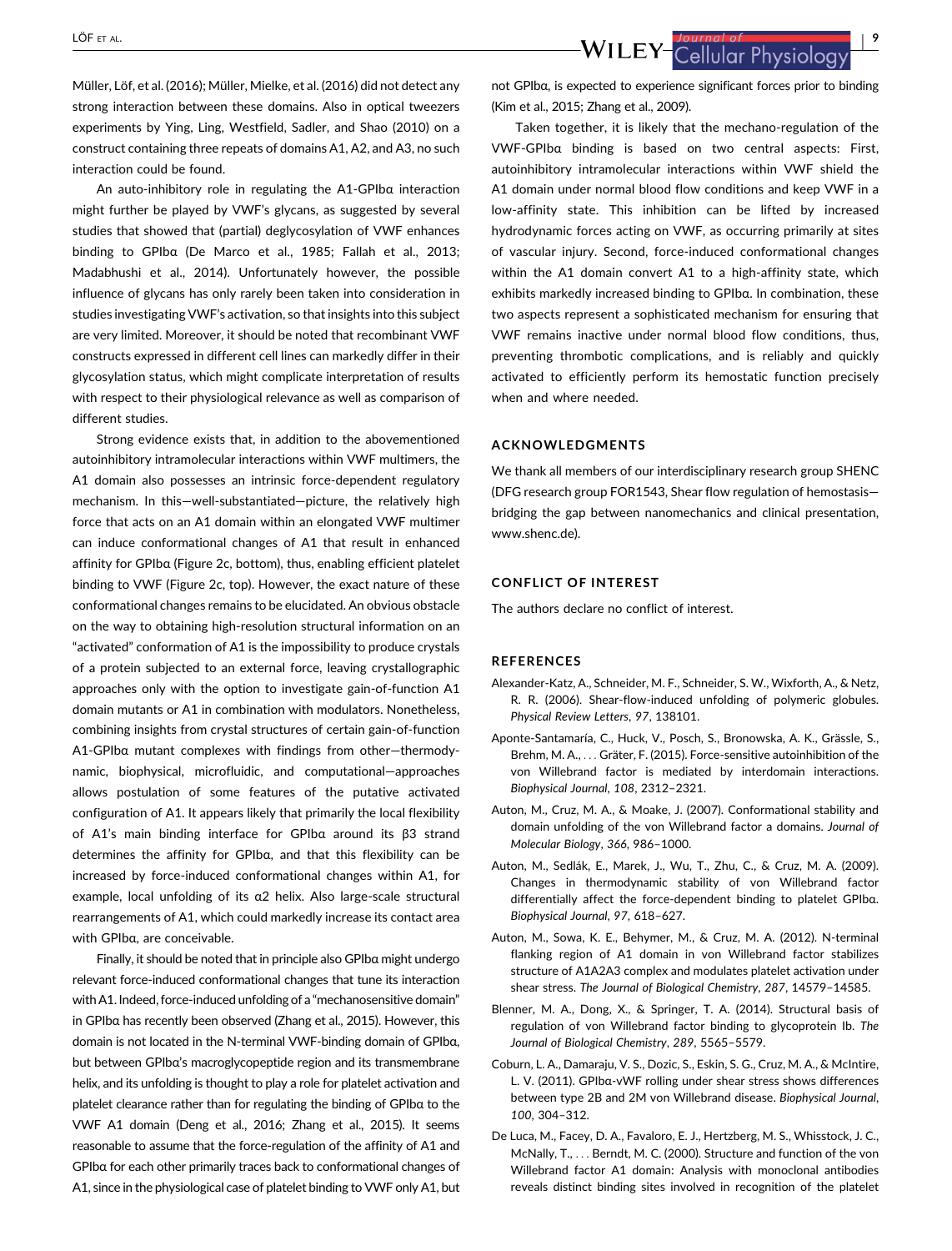# <span id="page-9-0"></span><sup>10</sup> <sup>|</sup> LÖF ET AL.

membrane glycoprotein Ib-IX-V complex and ristocetin-dependent activation. Blood, 95, 164–172.

- De Marco, L., Girolami, A., Russell, S., & Ruggeri, Z. M. (1985). Interaction of asialo von Willebrand factor with glycoprotein Ib induces fibrinogen binding to the glycoprotein IIb/IIIa complex and mediates platelet aggregation. The Journal of Clinical Investigation, 75, 1198–1203.
- Deng, W., Xu, Y., Chen, W., Paul, D. S., Syed, A. K., Dragovich, M. A., ... Li, R. (2016). Platelet clearance via shear-induced unfolding of a membrane mechanoreceptor. Nature Communications, 7, 12863.
- Dong, J. F., Berndt, M. C., Schade, A., Mclntire, L. V., Andrews, R. K., & López, J. A. (2001). Ristocetin-dependent, but not botrocetindependent, binding of von Willebrand factor to the platelet glycoprotein Ib-IX-V complex correlates with shear-dependent interactions. Blood, 97, 162–168.
- Dong, J. F., Moake, J. L., Nolasco, L., Bernardo, A., Arceneaux, W., Shrimpton, C. N., ... López, J. A. (2002). ADAMTS-13 rapidly cleaves newly secreted ultralarge von Willebrand factor multimers on the endothelial surface under flowing conditions. Blood, 100(12), 4033–4039.
- Dumas, J. J., Kumar, R., McDonagh, T., Sullivan, F., Stahl, M. L., Somers, W. S., & Mosyak, L. (2004). Crystal structure of the wildtype von Willebrand factor A1-glycoprotein Ibα complex reveals conformation differences with a complex bearing von Willebrand disease mutations. The Journal of Biological Chemistry, 279, 23327–23334.
- Emsley, J., Cruz, M., Handin, R., & Liddington, R. (1998). Crystal structure of the von Willebrand Factor A1 domain and implications for the binding of platelet glycoprotein Ib. The Journal of Biological Chemistry, 273, 10396–10401.
- Fallah, M. A., Huck, V., Niemeyer, V., Desch, A., Angerer, J. I., McKinnon, T. A. J., ... Schneider, M. F. (2013). Circulating but not immobilized Ndeglycosylated von Willebrand factor increases platelet adhesion under flow conditions. Biomicrofluidics, 7, 1–9.
- Fujimura, Y., Titani, K., Holland, L. Z., Russell, S. R., Roberts, J. R., Elder, J. H., ... Zimmerman, T. S. (1986). Von Willebrand factor. A reduced and alkylated 52/48-kDa fragment beginning at amino acid residue 449 contains the domain interacting with platelet glycoprotein Ib. The Journal of Biological Chemistry, 261, 381–385.
- Fukuda, K., Doggett, T., Laurenzi, I. J., Liddington, R. C., & Diacovo, T. G. (2005). The snake venom protein botrocetin acts as a biological brace to promote dysfunctional platelet aggregation. Nature Structural and Molecular Biology, 12, 152–159.
- Gralnick, H. R., Williams, S. B., & Rick, M. E. (1983). Role of carbohydrate in multimeric structure of factor VIII/von Willebrand factor protein. Proceedings of the National Academy of Sciences of the United States of America, 80, 2771–2774.
- Howard, M. A., & Firkin, B. G. (1971). Ristocetin—A new tool in the investigation of platelet aggregation. Thrombosis Et Diathesis Haemorrhagica, 26, 362–369.
- Huizinga, E. G., Tsuji, S., Romijn, R. A. P., Schiphorst, M. E., de Groot, P. G., Sixma, J. J., & Gros, P. (2002). Structures of glycoprotein Ibα and its complex with von Willebrand factor A1 domain. Science, 297, 1176–1179.
- Humphrey, W., Dalke, A., & Schulten, K. (1996). VMD: Visual molecular dynamics. Journal of Molecular Graphics, 14(33–8), 27–28.
- Jackson, S. P. (2008). The growing complexity of platelet aggregation. Blood, 109, 5087–5095.
- Ju, L., Dong, J., Cruz, M. A., & Zhu, C. (2013). The N-terminal flanking region of the A1 domain regulates the force-dependent binding of von Willebrand factor to platelet glycoprotein Ibα. The Journal of Biological Chemistry, 288, 32289–32301.
- Kim, J., Hudson, N. E., & Springer, T. A. (2015). Force-induced on-rate switching and modulation by mutations in gain-of-function von

Willebrand diseases. Proceedings of the National Academy of Sciences of the United States of America, 112, 4648–4653.

- Kim, J., Zhang, C.-Z., Zhang, X., & Springer, T. A. (2010). A mechanically stabilized receptor-ligand flex-bond important in the vasculature. Nature, 466, 992–995.
- Lankhof, H., Damas, C., Schiphorst, M. E., Ijsseldijk, M. J., Bracke, M., Furlan, M., ... Vink, T. (1997). Von Willebrand factor without the A2 domain is resistant to proteolysis. Thrombosis and Haemostasis, 77, 1008–1013.
- Lenting, P. J., Casari, C., Christophe, O. D., & Denis, C. V. (2012). Von Willebrand factor: The old, the new and the unknown. Journal of Thrombosis and Haemostasis, 10, 2428–2437.
- Liu, G., Fang, Y., & Wu, J. (2013). A mechanism for localized dynamicsdriven affinity regulation of the binding of von Willebrand factor to platelet glycoprotein Ibα. The Journal of Biological Chemistry, 288, 26658–26667.
- Lopes da Silva, M., & Cutler, D. F. (2016). Von Willebrand factor multimerization and the polarity of secretory pathways in endothelial cells. Blood, 128, 277–285.
- Madabhushi, S. R., Zhang, C., Kelkar, A., Dayananda, K. M., & Neelamegham, S. (2014). Platelet GpIbα binding to von Willebrand factor under fluid shear: Contributions of the D'D3-domain, A1-domain flanking peptide and O-linked glycans. Journal of the American Heart Association, 3, e001420.
- Martin, C., Morales, L. D., & Cruz, M. A. (2007). Purified A2 domain of von Willebrand factor binds to the active conformation of von Willebrand factor and blocks the interaction with platelet glycoprotein Ibα. Journal of Thrombosis and Haemostasis, 5, 1363–1370.
- Matsushita, T., & Sadler, J. E. (1995). Identification of amino acid residues essential for von Willebrand factor binding to platelet glycoprotein Ib. Charged-to-alanine scanning mutagenesis of the A1 domain of human von Willebrand factor. The Journal of Biological Chemistry, 270, 13406–13414.
- McEwan, P. A., Andrews, R. K., & Emsley, J. (2009). Glycoprotein Ibα inhibitor complex structure reveals a combined steric and allosteric mechanism of von Willebrand factor antagonism. Blood, 114, 4883–4885.
- McKinnon, T. A. J., Goode, E. C., Birdsey, G. M., Nowak, A. A., Chan, A. C. K., Lane, D. A., & Laffan, M. A. (2010). Specific N-linked glycosylation sites modulate synthesis and secretion of von Willebrand factor. Blood, 116, 640–648.
- Miyata, S., Goto, S., Federici, A. B., Ware, J., & Ruggeri, Z. M. (1996). Conformational changes in the A1 domain of von Willebrand factor modulating the interaction with platelet glycoprotein Ib. The Journal of Biological Chemistry, 271, 9046–9053.
- Miyata, S., & Ruggeri, Z. M. (1999). Distinct structural attributes regulating von Willebrand factor A1 domain interaction with platelet glycoprotein Ibα under flow. The Journal of Biological Chemistry, 274, 6586–6593.
- Mohri, H., Fujimura, Y., Shima, M., Yoshioka, A., Houghten, R. A., Ruggeri, Z. M., & Zimmerman, T. S. (1988). Structure of the von Willebrand factor domain interacting with glycoprotein Ib. The Journal of Biological Chemistry, 263, 17901–17904.
- Mourik, M. J., Valentijn, J. A., Voorberg, J., Koster, A. J., Valentijn, K. M., & Eikenboom, J. (2013). von Willebrand factor remodeling during exocytosis from vascular endothelial cells. Journal of Thrombosis and Haemostasis, 11(11), 2009–2019.
- Müller, J. P., Löf, A., Mielke, S., Bruetzel, L. K., Vanderlinden, W., Lipfert, J., ... Benoit, M. (2016). PH-dependent interactions in dimers govern the mechanics and structure of von Willebrand Factor. Biophysical Journal, 111, 312–322.
- Müller, J. P., Mielke, S., Löf, A., Obser, T., Beer, C., Bruetzel, L. K., ... Benoit, M. (2016). Force sensing by the vascular protein von Willebrand factor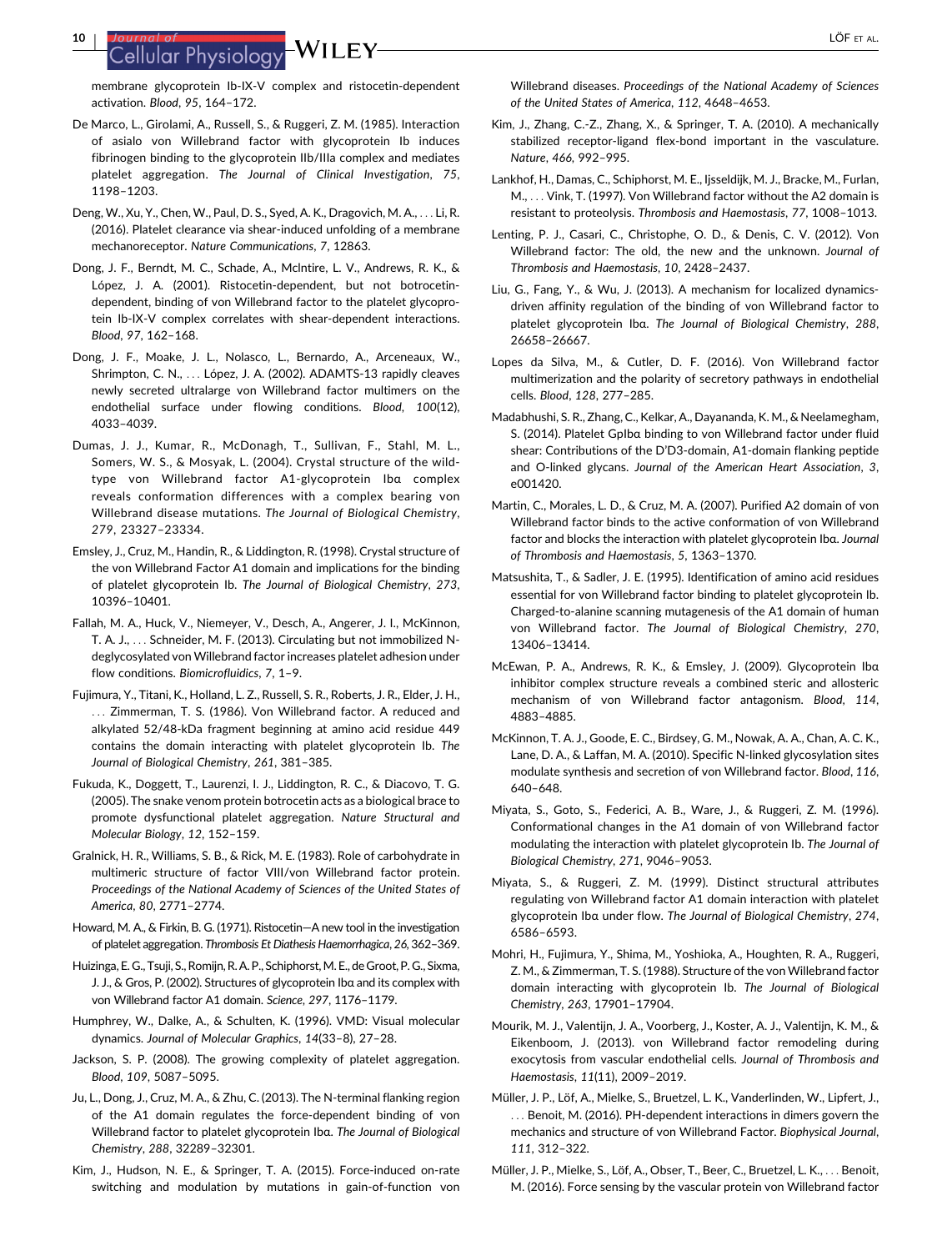<span id="page-10-0"></span>LÖF ET AL. <sup>|</sup> <sup>11</sup>

is tuned by a strong intermonomer interaction. Proceedings of the National Academy of Sciences of the United States of America, 113, 1208–1213.

- Nakayama, T., Matsushita, T., Dong, Z., Sadler, J. E., Jorieux, S., Mazurier, C., ... Saito, H. (2002). Identification of the regulatory elements of the human von Willebrand factor for binding to platelet GPIb. Importance of structural integrity of the regions flanked by the CYS1272-CYS1458 disulfide bond. The Journal of Biological Chemistry, 277, 22063–22072.
- Nishio, K., Anderson, P. J., Zheng, X. L., & Sadler, J. E. (2004). Binding of platelet glycoprotein Ib to von Willebrand factor domain A1 stimulates the cleavage of the adjacent domain A2 by ADAMTS13. Proceedings of the National Academy of Sciences of the United States of America, 101, 10578–10583.
- Owen, W. G., & Wagner, R. H. (1972). Antihemophilic factor: Separation of an active fragment following dissociation by salts or detergents. Thrombosis Et Diathesis Haemorrhagica, 27, 502–515.
- Perkins, T. T., Smith, D. E., & Chu, S. (1997). Single polymer dynamics in an elongational flow. Science, 276, 2016–2021.
- Plow, E. F., Pierschbacher, M. D., Ruoslahti, E., Marguerie, G. A., & Ginsberg, M. H. (1985). The effect of Arg-Gly-Asp-containing peptides on fibrinogen and von Willebrand factor binding to platelets. Proceedings of the National Academy of Sciences of the United States of America, 82, 8057–8061.
- Porter, L. L., & Rose, G. D. (2012). A thermodynamic definition of protein domains. Proceedings of the National Academy of Sciences of the United States of America, 109, 9420–9425.
- Read, M. S., Shermer, R. W., & Brinkhous, K. M. (1978). Venom coagglutinin: An activator of platelet aggregation dependent on von Willebrand factor. Proceedings of the National Academy of Sciences of the United States of America, 75, 4514–4518.
- Ruggeri, Z. M., & Mendolicchio, G. L. (2007). Adhesion mechanisms in platelet function. Circulation Research, 100, 1673–1685.
- Ruggeri, Z. M., Orje, J. N., Habermann, R., Federici, A. B., & Reininger, A. J. (2006). Activation-independent platelet adhesion and aggregation under elevated shear stress. Blood, 108, 1903–1911.
- Sadler, J. E. (2005). New concepts in von Willebrand disease. Annual Review of Medicine, 56, 173–191.
- Sadler, J. E., Budde, U., Eikenboom, J. C. J., Favaloro, E. J., Hill, F. G. H., Holmberg, L., ... Federici, A. B. (2006). Update on the pathophysiology and classification of von Willebrand disease: A report of the subcommittee on von Willebrand Factor. Journal of Thrombosis and Haemostasis, 4, 2103–2114.
- Savage, B., Saldívar, E., & Ruggeri, Z. M. (1996). Initiation of platelet adhesion by arrest onto fibrinogen or translocation on von Willebrand factor. Cell, 84, 289–297.
- Schneider, S. W., Nuschele, S., Wixforth, A., Gorzelanny, C., Alexander-Katz, A., Netz, R. R., & Schneider, M. F. (2007). Shear-induced unfolding triggers adhesion of von Willebrand factor fibers. Proceedings of the National Academy of Sciences of the United States of America, 104, 7899–7903.
- Shen, Y., Cranmer, S. L., Aprico, A., Whisstock, J. C., Jackson, S. P., Berndt, M. C., & Andrews, R. K. (2006). Leucine-rich repeats 2-4 (Leu60- Glu128) of platelet glycoprotein Ibα regulate shear-dependent cell adhesion to von Willebrand factor. The Journal of Biological Chemistry, 281, 26419–26423.
- Shen, Y., Romo, G. M., Dong, J., Schade, A., McIntire, L. V., Kenny, D., ... Andrews, R. K. (2000). Requirement of leucine-rich repeats of glycoprotein (GP) Ibα for shear-dependent and static binding of von Willebrand factor to the platelet membrane GP Ib-IX-V complex. Blood, 95, 903–910.
- Sing, C. E., & Alexander-Katz, A. (2010). Elongational flow induces the unfolding of von Willebrand factor at physiological flow rates. Biophysical Journal, 98, L35–L37.
- Sodetz, J. M., Pizzo, S. V., & McKee, P. A. (1977). Relationship of sialic acid to function and in vivo survival of human factor VIII/von Willebrand factor protein. The Journal of Biological Chemistry, 252, 5538–5546.
- Springer, T. A. (2014). Von Willebrand factor, Jedi knight of the bloodstream. Blood, 124, 1412–1426.
- Sugimoto, M., Dent, J., McClintock, R., Ware, J., & Ruggeri, Z. M. (1993). Analysis of structure-function relationships in the platelet membrane glycoprotein Ib-binding domain of von Willebrand's factor by expression of deletion mutants. The Journal of Biological Chemistry, 268, 12185–12192.
- Tischer, A., Campbell, J. C., Machha, V. R., Moon-Tasson, L., Benson, L. M., Sankaran, B., ... Auton, M. (2016). Mutational constraints on local unfolding inhibit the rheological adaptation of von Willebrand factor. The Journal of Biological Chemistry, 291, 3848–3859.
- Tischer, A., Madde, P., Blancas-Mejia, L. M., & Auton, M. (2014). A molten globule intermediate of the Von Willebrand factor A1 domain firmly tethers platelets under shear flow. Proteins Structure, Function, and Bioinformatics, 82, 867–878.
- Tischer, A., Madde, P., Moon-Tasson, L., & Auton, M. (2014). Misfolding of vWF to pathologically disordered conformations impacts the severity of von Willebrand disease. Biophysical Journal, 107, 1185–1195.
- Tornai, I., Arnout, J., Deckmyn, H., Peerlinck, K., & Vermylen, J. (1993). A monoclonal antibody recognizes a von Willebrand factor domain within the amino-terminal portion of the subunit that modulates the function of the glycoprotein IB- and IIB/IIIA-binding domains. The Journal of Clinical Investigation, 91, 273–282.
- Ulrichts, H., Udvardy, M., Lenting, P. J., Pareyn, I., Vandeputte, N., Vanhoorelbeke, K., & Deckmyn, H. (2006). Shielding of the A1 domain by the D'D3 domains of von Willebrand factor modulates its interaction with platelet glycoprotein Ib-IX-V. The Journal of Biological Chemistry, 281, 4699–4707.
- Vicente, V., Kostel, P. J., & Ruggeri, Z. M. (1988). Isolation and functional characterization of the von Willebrand factor-binding domain located between residues His1-Arg293 of the alpha-chain of glycoprotein Ib. The Journal of Biological Chemistry, 263, 18473–18479.
- Wagner, D. D. (1990). Cell biology of von Willebrand factor. Annual Review of Cell Biology, 6, 217–246.
- Wagner, D. D., Mayadas, T., & Marder, V. J. (1986). Initial glycosylation and acidic pH in the Golgi apparatus are required for multimerization of von Willebrand factor. The Journal of Cell Biology, 102, 1320–1324.
- Wang, J. W., Valentijn, J. A., Valentijn, K. M., Dragt, B. S., Voorberg, J., Reitsma, P. H., & Eikenboom, J. (2012). Formation of platelet-binding von Willebrand factor strings on non-endothelial cells. Journal of Thrombosis and Haemostasis, 10(10), 2168–2178.
- Wijeratne, S. S., Botello, E., Yeh, H.-C., Zhou, Z., Bergeron, A. L., Frey, E. W., ... Kiang, C.-H. (2013). Mechanical activation of a multimeric adhesive protein through domain conformational change. Physical Review Letters, 110, 108102.
- Wijeratne, S. S., Li, J., Yeh, H., Nolasco, L., Zhou, Z., Bergeron, A., ... Kiang, C. (2016). Single-molecule force measurements of the polymerizing dimeric subunit of von Willebrand factor. Physical Review E, 93, 12410.
- Yago, T., Lou, J., Wu, T., Yang, J., Miner, J. J., Coburn, L., ... Zhu, C. (2008). Platelet glycoprotein Ibα forms catch bonds with human WT vWF but not with type 2B von Willebrand disease vWF. The Journal of Clinical Investigation, 118, 3195–3207.
- Ying, J., Ling, Y., Westfield, L. A., Sadler, J. E., & Shao, J.-Y. (2010). Unfolding the A2 domain of von Willebrand factor with the optical trap. Biophysical Journal, 98, 1685–1693.
- Zhang, W., Deng, W., Zhou, L., Xu, Y., Yang, W., Liang, X., ... Li, R. (2015). Identification of a juxtamembrane mechanosensitive domain in the platelet mechanosensor glycoprotein Ib-IX complex. Blood, 125, 562–569.